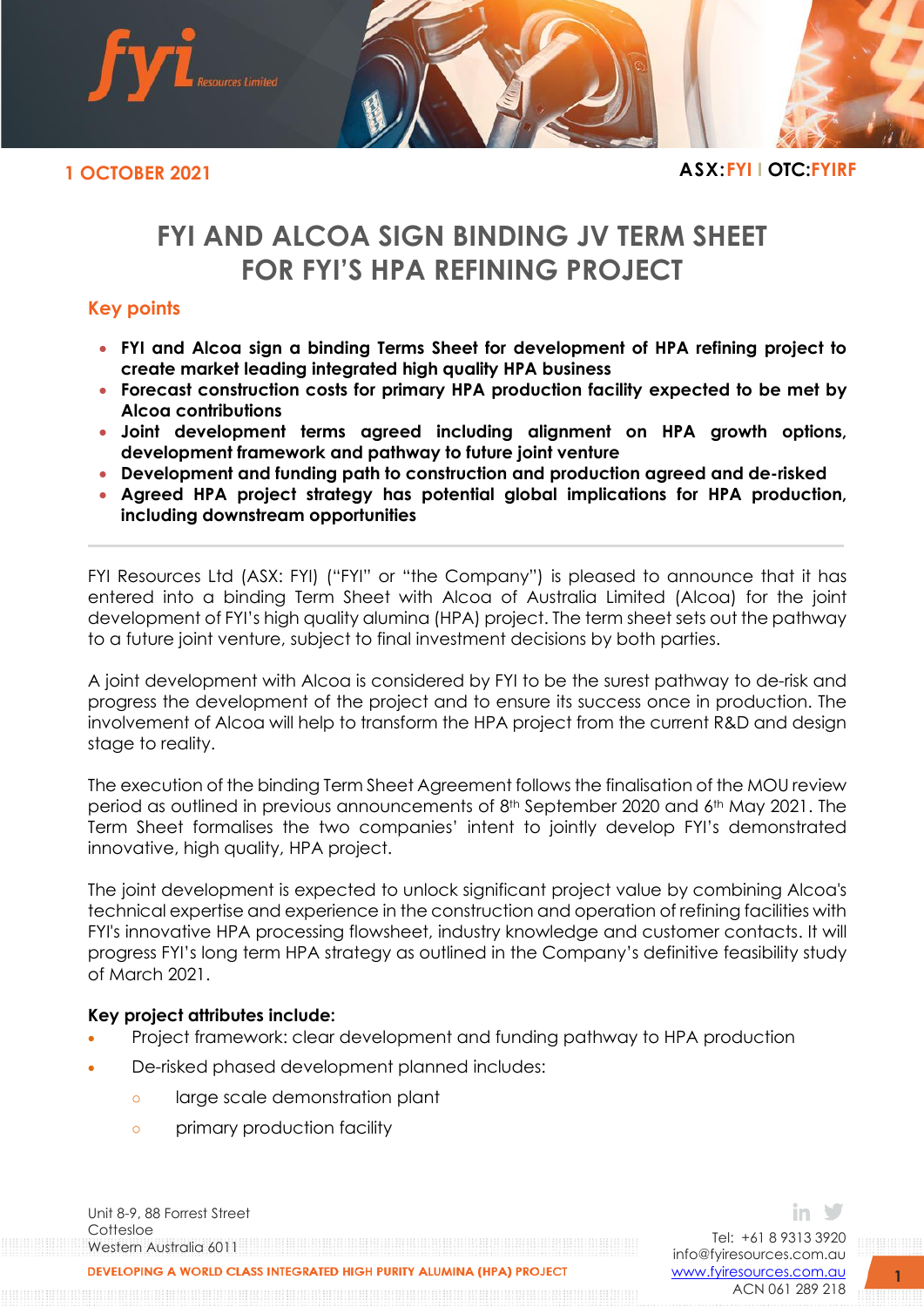

# **Project Phases**

The Term Sheet contemplates the following three phases for the development of the project of which FYI would own 35% and Alcoa would own 65%.

The parties would fund their pro-rata share of project capital and development costs, with Alcoa to make additional contributions to the demonstration and production facility construction costs, subject to final investment decisions, in consideration for its 65 percent ownership of the project.

Any cost overruns or underruns will be apportioned pro-rata to equity entitlements.

**Phase one**: Detailed design of an estimated 1,000 tpa demonstration facility and additional production trials over 2021 and 2022. Estimated cost at phase 1 is US\$7m. On completion of Phase one each party would make a decision whether or not to proceed to Phase two.

**Phase two**: Subject to a positive investment decision planned for 2022, the parties would enter into an unincorporated joint venture and the demonstration facility would be constructed, and detailed engineering undertaken for a full-scale HPA plant that would produce 8,000 tpa. The estimated total cost of stage 2 is approximately US\$50m.

Upon entering phase two, Alcoa would contribute the first US\$5m of FYI's funding requirement in relation to Phase 2 construction costs by sole funding the first US\$14m of costs associated with the construction of the demonstration facility.

On completion of Phase two each party will make a decision whether or not to proceed with Phase three.

**Phase three**: Subject to a positive investment decision planned for 2023 the parties could establish an incorporated joint venture company and construction for the full-scale plant would commence. The full-scale facility (engineering and construction) is currently projected to cost approximately \$200m, subject to further engineering studies.

Upon entering phase three, Alcoa would contribute the first US\$68m of FYI's funding requirement in relation to Phase 3 construction costs by sole funding the first US\$194m of costs associated with the construction of the full-scale facility.

Based on current forecasts, Alcoa's contributions would cover the primary production facility construction costs.

The parties expect to finalise the formal agreements including the Joint Venture Agreement, the Joint Venture Management Agreement, a Shareholders Agreement and other supporting agreements, as part of the phase two final investment decision.

## **Project de-risking**

The Parties have agreed to a clear development pathway incorporating the parallel development of both a demonstration plant (with capacity of ~1,000tpa HPA, in a location yet to be confirmed) and the primary production facility (with capacity of ~8,000tpa HPA). The demonstration and primary production facilities would be based on FYI's proven HPA process flow sheet design. Both parties may re-assess the proposed joint venture strategy and growth options based on the outcome of final investment decisions.

The parties are targeting development and construction of the demonstration plant and primary facility to commence as soon as practical following final engineering completion.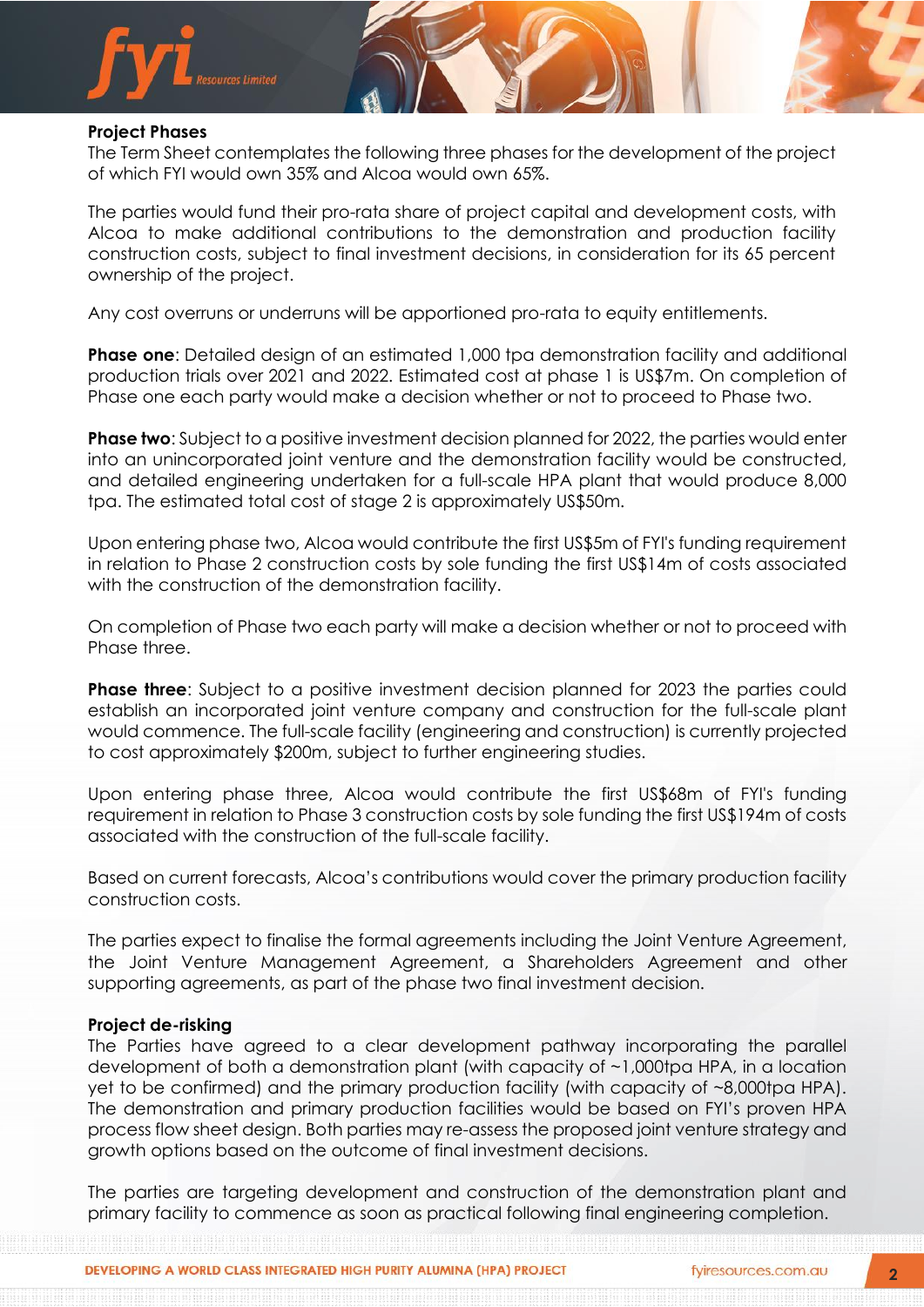

- Alcoa to be Manager of the development activities, including the proposed future JV
- The joint development activities to leverage off Alcoa's established structure allowing immediate access to development skills and expertise.
- Accelerated development schedule agreed
- Joint development committee representation to be Alcoa 3 x members / FYI 2 x members
- Alcoa will pay US\$2.1m for their 65% pro rata share of pilot plant trials to be conducted during phase one.
- The incorporated entity becoming a material HPA producer and pursuing HPA related growth and downstream development opportunities.
- A future JV would be the exclusive entity for both parties' respective HPA interests
- 5N, growth opportunities and downstream HPA applications will be jointly explored
- Both parties would license their respective IP and technologies to the proposed future JV
- Alcoa, as project manager, to market the HPA globally
- Global marketing reach based on already established relationships with off-take groups, direct battery manufacturers, vehicle manufacturers and niche market groups
- A future JV would potentially positions both parties to be at the forefront of the HPA refining industry
- The JV to maintain high ESG standards and sustainability commitments

**FYI Resources Managing Director, Mr. Roland Hill stated** "Coming to joint development terms on our HPA project is a transformational event for FYI. The strong alignment between the parties and resulting HPA business case is outstanding. Today's agreement brings the possibility of production closer to reality without further material dilution to our shareholders. FYI considers that a future JV forms a robust structure capable of delivering the high quality HPA strategy, as outlined in the DFS, at a time when the international HPA market is forecast to grow in line with the world's e-mobility uptake and emerging HPA applications.

FYI considers that the project has potential for scaled increases in production across multiple jurisdictions including North America and Europe

FYI would like to thank Alcoa for the company's professional and dedicated work throughout the due diligence stages and commercial discussions. We look forward to working together to form a material HPA business to realise our vision for HPA."

## **HPA Growth and Product Development**

The parties will continue to explore new HPA product and downstream opportunities to enhance market prospects through the evaluation of potential customer requirements and the innovation, production and commercialisation of broader HPA applications.

This product development extends to bespoke refining and finishing of HPA products previously developed, opportunities already identified in the market and downstream and value-add products.

#### **Commitment to ESG reporting**

In 2020, FYI made a commitment to commence Environmental, Social, and Governance (ESG) reporting as a tangible first step in building robust sustainability credentials based on the Company's HPA process. FYI will continue working toward making disclosures against the World Economic Forum universal ESG framework. FYI will demonstrate its disclosure progress by continuing to provide separate quarterly ESG updates and make our disclosures available in the public domain.